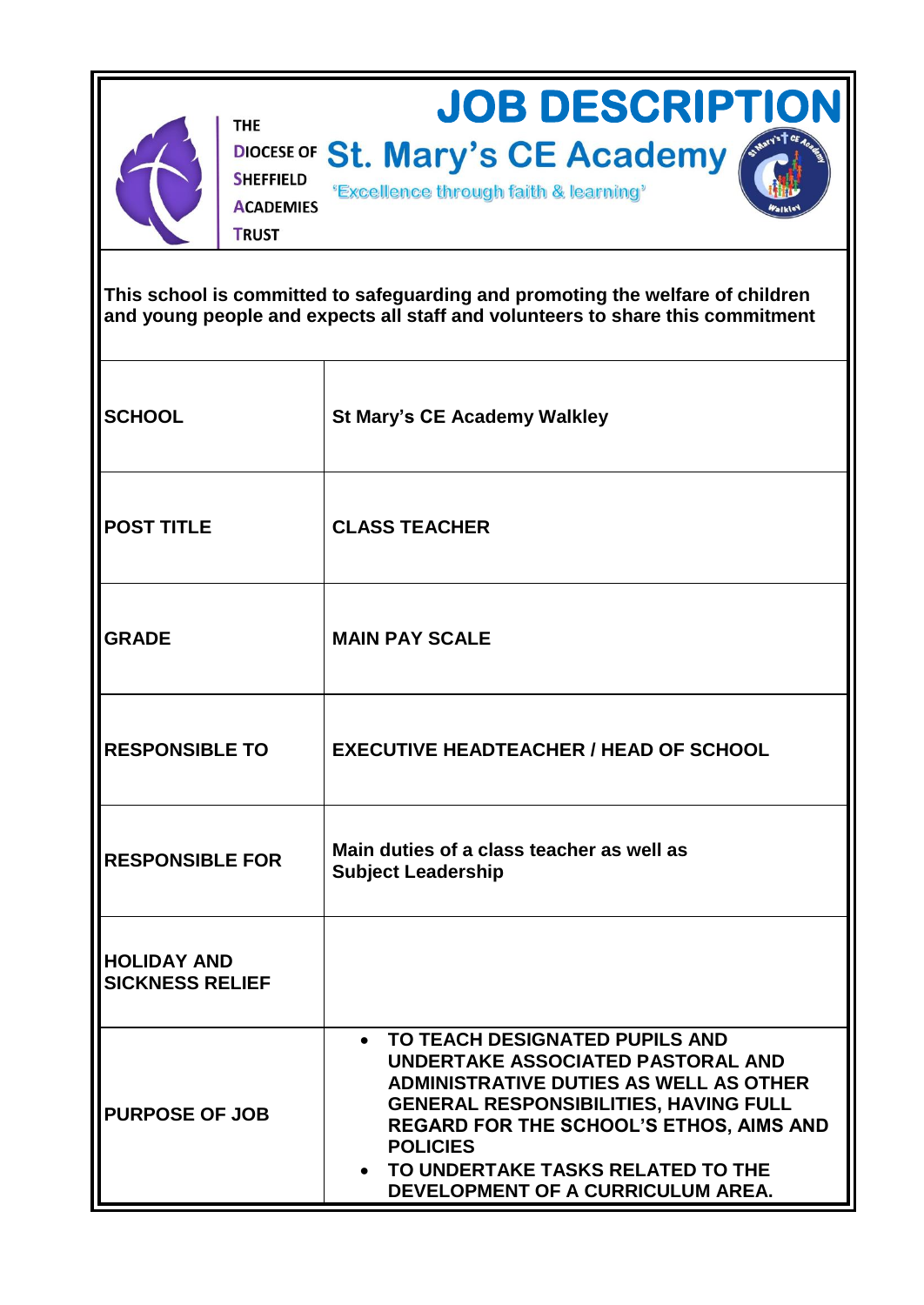# **JOB DESCRIPTION FOR POST OF:- CLASS TEACHER**

## **SPECIFIC DUTIES AND RESPONSIBILITIES**

**The post holder must at all times carry out his/her responsibilities within the spirit of DSAT & school policies and within the framework of the Education Act 2002, and School Standards and Framework Act 1998 with particular regard to statutory responsibilities of the Governing Bodies of Schools.**

#### **Employment Duties**

To be performed in accordance with the provisions of the School Teachers' Pay and Conditions document and within the range of teachers' duties set out in that document (Part XII of the 'Teachers Pay and Conditions Document').

## **General Responsibilities**

- To pursue the aims of the school in a positive manner and promote the agreed ethos
- To work co-operatively within a whole staff team, and within the year/teaching and learning group to achieve continuous improvement with constant regard to quality in both learning and teaching
- To teach pupils according to their individual needs, including the planning and assessment of work in line with agreed policies of the school
- To monitor and assess children's progress and report to parents
- To implement and maintain the school's policy on discipline and behaviour
- To support the school's endeavours to meet the needs of its community
- Participate in the school's performance management process

#### **Particular Responsibilities**

 To promote and monitor the organisation of the learning and teaching through a particular subject throughout the school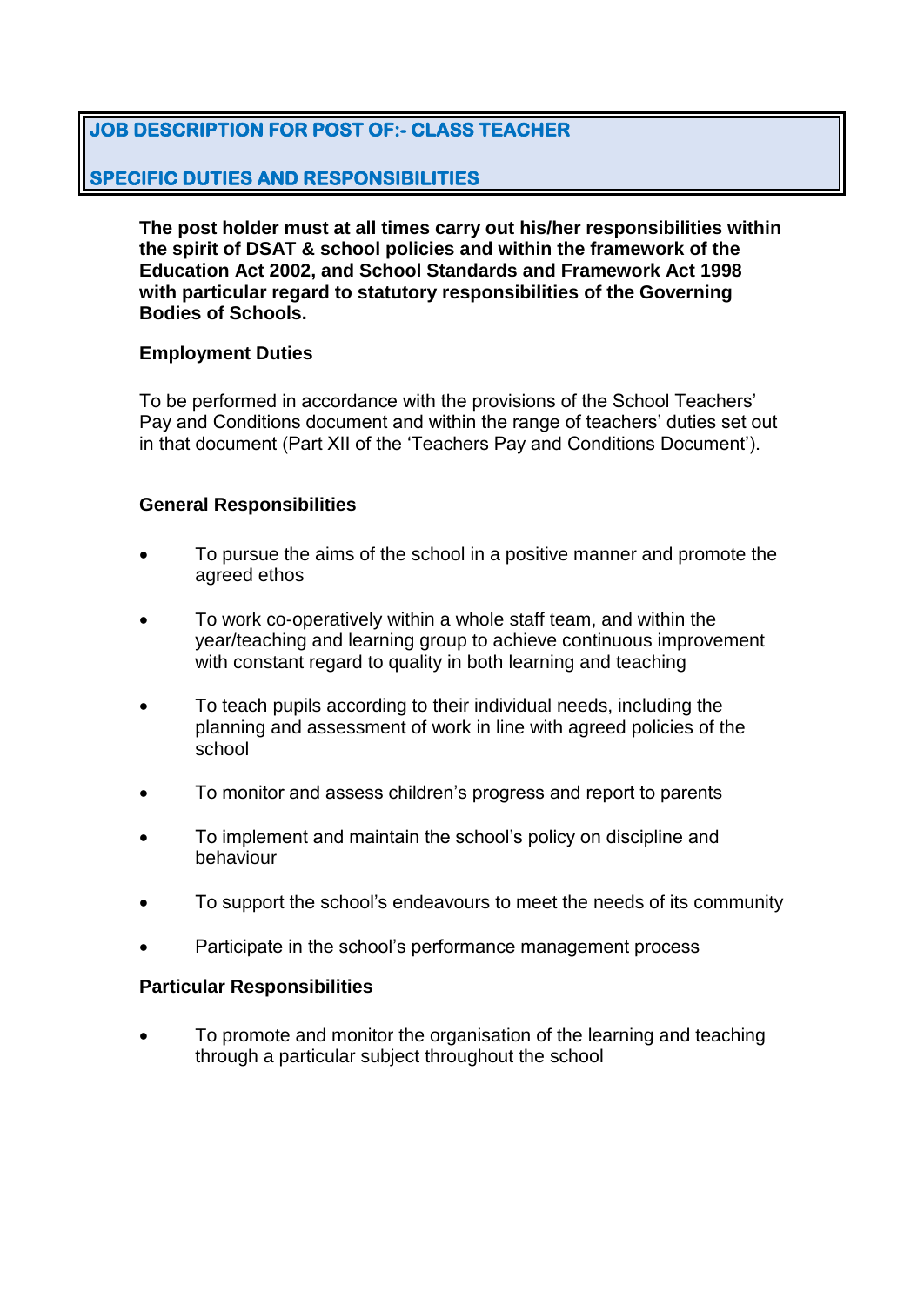## **Key Tasks**

#### **Class Teacher Tasks:**

- To plan programmes of work for pupils in co-operation with teaching colleagues within the team in order to ensure that all children are taught by members of that team experience similar learning opportunities
- To plan work matched to the individual needs of children and within the school's agreed policy and schemes of work
- To produce written records of such planning in accordance with school policy
- To assess and record pupil's achievements and progress within the statutory requirements and school's assessment policy and report to parents
- To contribute to meetings, discussions and management systems necessary to ensure the co-ordination of the work of the school as a whole
- To ensure that the classroom is kept tidy and attractive, with children's resources readily available for them to find independently
- To contribute to the ideas within and the implementation of the School Improvement Plan
- To supervise the use of support staff relevant to the class.
- To contribute to the provision of a safe and secure learning environment.

#### **Footnotes:**

- (i) The above details are not exhaustive and the postholder may be required to undertake tasks, roles, and responsibilities as may reasonably be assigned to him/her by the Senior Management Team.
- (ii) This job description may be reviewed at anytime via consultation between the governing body and/or Senior Management Team Representatives and the postholder as may be necessary and appropriate to the needs of the school. Trade Union representation will be welcomed in any such consultations.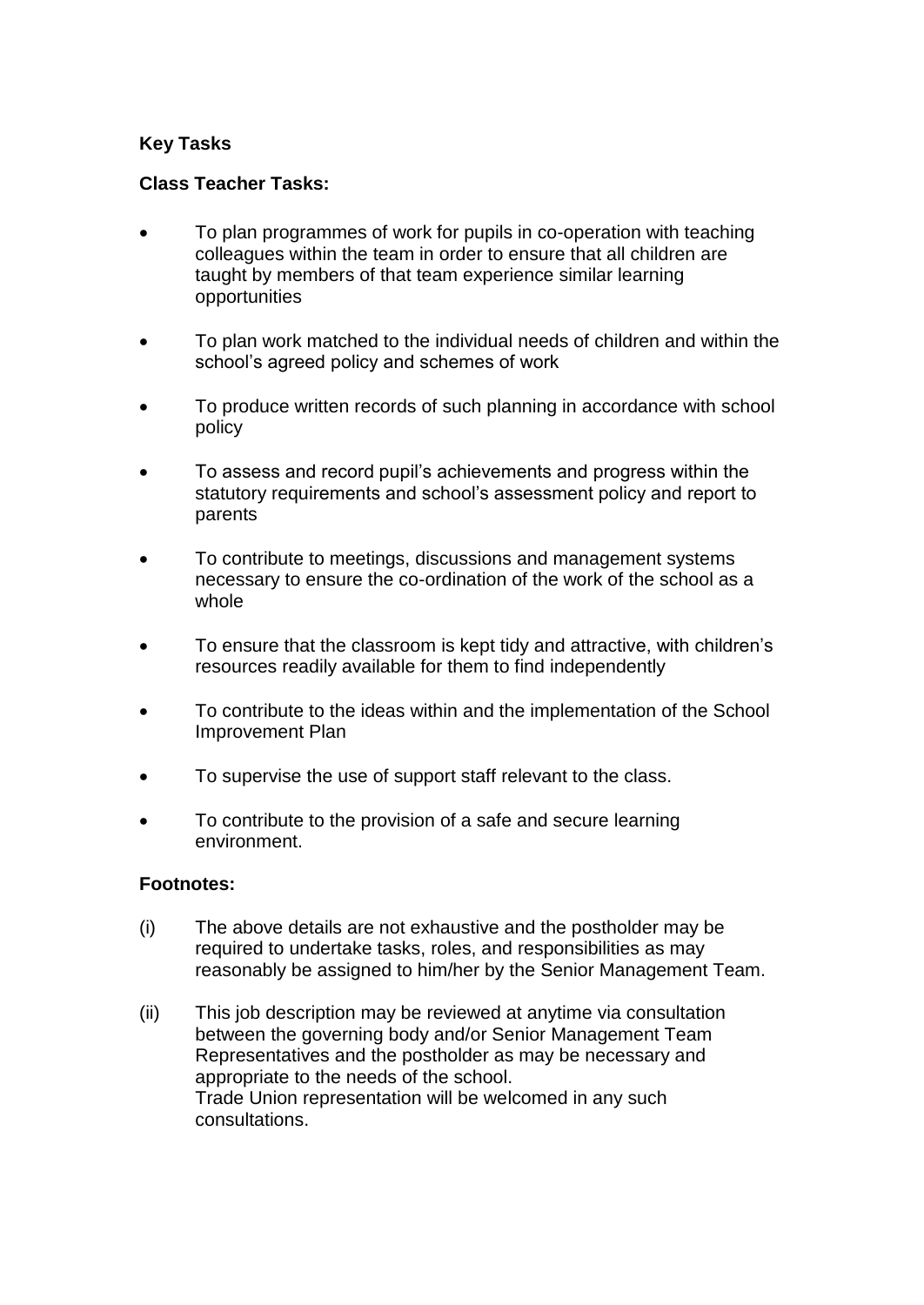

# **Main Scale Teacher**

| <b>Key Areas</b>                                                                                                                           | <b>Method of Assessment</b><br><b>Interview, Application Form,</b><br><b>Assessment Exercises, References</b> |
|--------------------------------------------------------------------------------------------------------------------------------------------|---------------------------------------------------------------------------------------------------------------|
| (i) Professional experience                                                                                                                |                                                                                                               |
| <b>Qualified Teacher Status</b>                                                                                                            | <b>Application Form</b>                                                                                       |
| Evidence of participation in<br>$\bullet$<br>professional development or study                                                             | <b>Application Form</b>                                                                                       |
| Successful teaching experience or<br>$\bullet$<br>evidence of successful completion of<br>initial teacher training                         | Application Form, References                                                                                  |
| Working in a socially and culturally<br>$\bullet$<br>diverse school community                                                              | <b>Application Form, References</b>                                                                           |
| Knowledge of the National Curriculum<br>$\bullet$<br>requirements                                                                          | Application Form, Interview, References                                                                       |
| Understands and is familiar with<br>$\bullet$<br>teaching and learning strategies                                                          | Application Form, Interview, References                                                                       |
| (ii) Ability to work within a<br>professional team and to develop and<br>promote the school's ethos and values<br>within the Primary Phase |                                                                                                               |
| Teaching to a high standard                                                                                                                | Application Form, Interview, References                                                                       |
| Relates to and motivates pupils<br>$\bullet$                                                                                               | Application Form, Interview, References                                                                       |
| Works well within and contributes to<br>$\bullet$<br>team development                                                                      | Interview, References                                                                                         |
| Understands and values the<br>$\bullet$<br>processes of planning monitoring and<br>evaluation as an aid to raising<br>standards            | Interview, References                                                                                         |
| Good classroom management                                                                                                                  | Interview, References                                                                                         |
| Evidence of a commitment to an equal<br>$\bullet$<br>opportunities policy both in service<br>employment                                    | Application Form, Interview, References                                                                       |
| (iii) Ability to Communicate Clearly                                                                                                       |                                                                                                               |
| Good written and oral communication<br>skills                                                                                              | Assessment Process, Interview                                                                                 |
| Good presentational and ICT skills                                                                                                         | Assessment Process, Interview                                                                                 |
| Clear and effective in meetings and in<br>one-to-one discussions                                                                           | Application Form, Assessment Process                                                                          |
| Skilled in conflict resolution                                                                                                             | Application Form, Assessment Activities,<br>Interview                                                         |